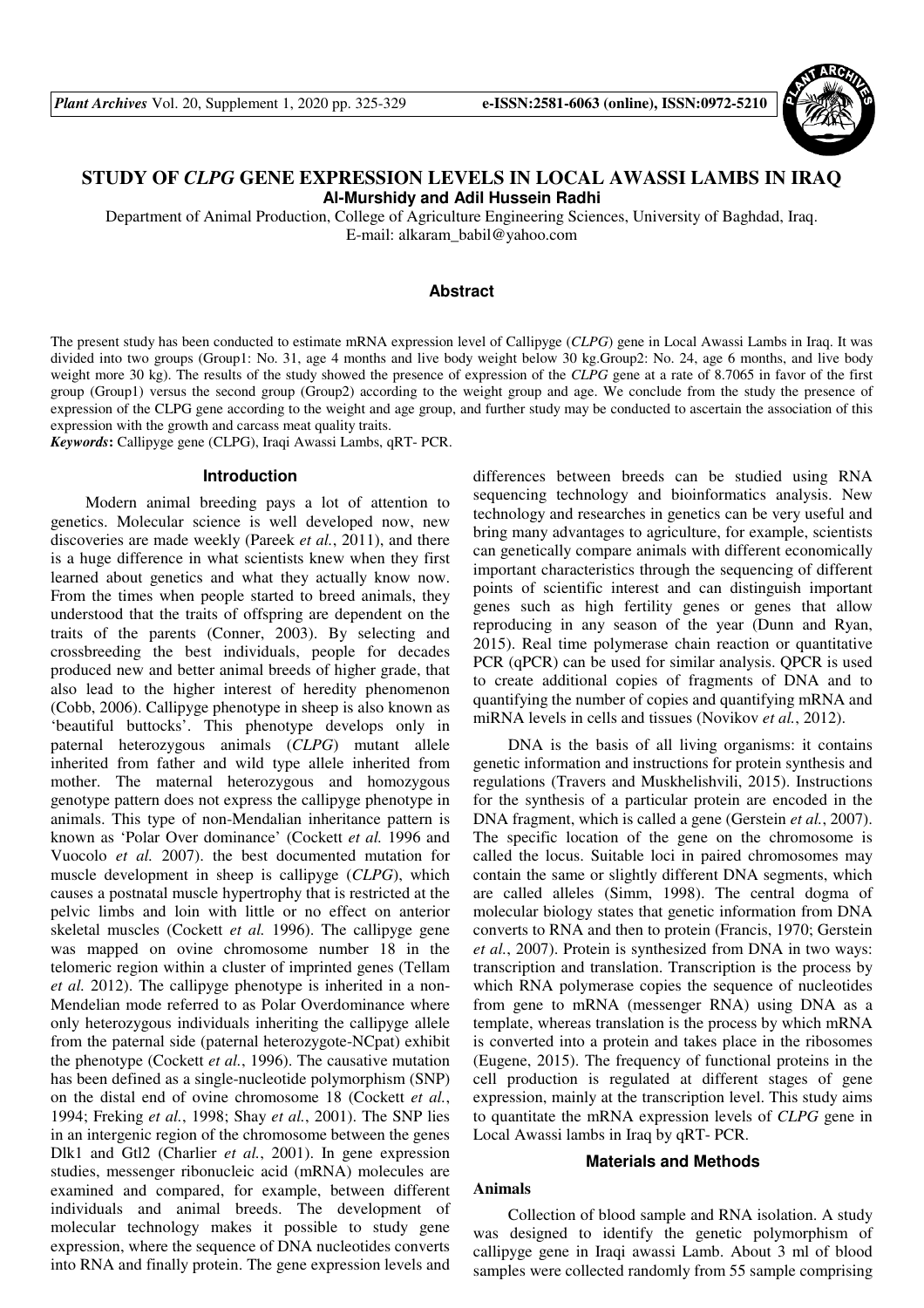Lamb from Iraqi awassi Lamb by jugular vein puncture using disposable needle, it was divided into two groups (Group1: No. 31, age 4 months and live body weight below 30 kg.Group2: No. 24, age 6 months, and live body weight more 30 kg).

### **Molecular analysis**

I used a real-time measurement number for a polymerase chain reaction for quantitative reverse transcription Equipped from Bioneer a company, South Korea using the following prefixes for *GAPDH* and *CLPG*.

| Gene  | Primer sequence $(5' \rightarrow 3')$ | <b>Product size</b> | Reference                                            |
|-------|---------------------------------------|---------------------|------------------------------------------------------|
| CLPG  | CAGATGCTGTGGACGTGGGGAATC              | 242                 | Freking et al. (2002)<br>and Murphy et al.<br>(2006) |
|       | <b>GCAAGGGTCTGTTTGGTCCTAA</b>         |                     |                                                      |
| GAPDH | ACCACAGTCCATGCCATCAC                  | 452                 |                                                      |
|       | <b>TCCACCACCCTGTTGCTGTA</b>           |                     |                                                      |

### **RNA isolation**

RNA was isolated from blood according to the protocol described by the kit (Geneaid Biotech - Taiwan).

### **Assessing RNA yield and quality**

There are three quality controls were performed on isolated RNA. The first one is to determine the quantity of RNA (ng/µL) that has been isolated using Nanodrop UV/VIS spectrophotometer (OPTIZEN POP. MECASYS Korea), the second is the purity of RNA by reading the absorbance in spectrophotometer at 260 and 280 nm in the same Nanodrop machine, and the third is the integrity of the RNA by prepared gel electrophoresis, as follows: After opening up the Nanodrop software, the appropriate application was used (Nucleic acid, RNA). A dry Chem-wipe was taken and cleaned the measurement pedestals several times. Then, 1µl of dd  $H_2O$  was carefully withdrawn onto the surface of the lower measurement pedestal. The sampling arm was lowered and clicked OK to initialize the Nanodrop, then cleaning off the pedestals and 1µl of the appropriate blanking solution was added as black solution which is same elution buffer of RNA samples. After that, the pedestals were cleaned and 1µl of RNA sample was carefully withdrawn for measurement.

The purity of RNA also determined by reading the absorbance in Nanodrop spectrophotometer at 260 nm and 280 nm, so the RNA has its absorption maximum at 260 nm and the ratio of absorbance at 260 nm and 280 nm is used to assess the purity of DNA and RNA. A ratio of  $\sim$ 1.8 is generally accepted as "pure" for DNA; a ratio of  $\sim 2.0$  is generally accepted as "pure" for RNA. If the ratio is appreciably lower in either case, it may indicate the presence of protein, or other contaminants that absorb strongly at or near 280 nm. After that, the integrity of the RNA was determined by prepared gel electrophoresis as following: 1% agarose gel was prepared in 0.5X TBE buffer and heated by using (hot magnetic stirrer) for 2 minutes until disappear all crystals in agarose solution. After cooling, (3 µL) of Ethidium bromide was added to the solution, then the gel was poured in the tray and left until solidifying. Then, it was transferred into electrophoresis machine which contains the same 0.5X TBE buffer. The RNA samples were prepared by mixing 5µl of RNA sample with 1µl of loading dye. Then, all amount was transferred into agarose gel wells, then running the electrophoresis power at 100 Volt for 1 hours, then the RNA bands were seen by U.V light.

#### **DNase inactivation (DNase I) Treatment**

The extracted total RNA samples were treated with DNase I enzyme to remove the trace amounts of genomic

DNA from the eluted total RNA by using samples (DNase I enzyme) and done according to method described by Genaid – Taiwan company.

### **cDNA synthesis**

DNase-I treatment total RNA samples were used in cDNA synthesis step using AccuPowerR RocktScript RT PreMix kit that provided from Bioneer company, Korea and done according to company instructions as follows: All DNase-I treatment total RNA samples were adjusted at the same concentrations that measured by nanodrop by DEPC water. RNA was converted to cDNA by preparation of reverse transcription PreMix reaction. 20 µL of RT PreMix was added into AccuPower RocketScript RT PreMix tubes that contain lyophilized reverse transcription enzyme. The lyophilized pellet were dissolved completely by vortex and briefly spinning down. The RNA was converted into cDNA under the following thermo cycler conditions. Finally, the samples were stored at -20 C° until performed qRT-PCR.

| Cycles | <b>Time</b> | <b>Temp.</b> ${}^{\circ}C$ | <b>Steps</b>     |
|--------|-------------|----------------------------|------------------|
|        | 10:00       |                            | Pre-Denaturation |
|        | 60:00       |                            | Denaturation     |
|        | 05:00       | Q٢                         | Annealing        |

### **qRT-PCR based SYBER Green I Dye Detection**

qRTPCR was performed using AccuPower® Greenstar™ qPCR PreMix reagent kit (Bioneer, Korea) and Exicycler™ 96 Real-Time Quantitative Thermal Block (Bioneer, Korea). According to a method described by Cheon *et al.* (1999). The Syber Green based qRTPCR PreMix reagent kit is designed for PCR amplification of cDNA for target gene (*CLPG* ) by using it's primers and (*GapdH*) Housekeeping gene, as well as for quantification of PCR amplification copy numbers comparatively to copy numbers of Genomic DNA qRT-PCR standard curve. The SYBR Green dye that was used in this kit is DNA binding dye which reacted with new copies of amplification specific segment in target and housekeeping gene, then the fluorescent signals were recorded in Real Time PCR thermocycler.

### **Experimental design of qRT- PCR**

For quantification of gene expression in treatment and control samples at duplicate, internal control gene as housekeeping gene (*GAPDH*) was used to normalization of gene expression levels, therefore, qRTPCR master mixes were prepared for gDNA standard curve, target genes, and *GAPDH* housekeeping gene as following tables (1 and 2).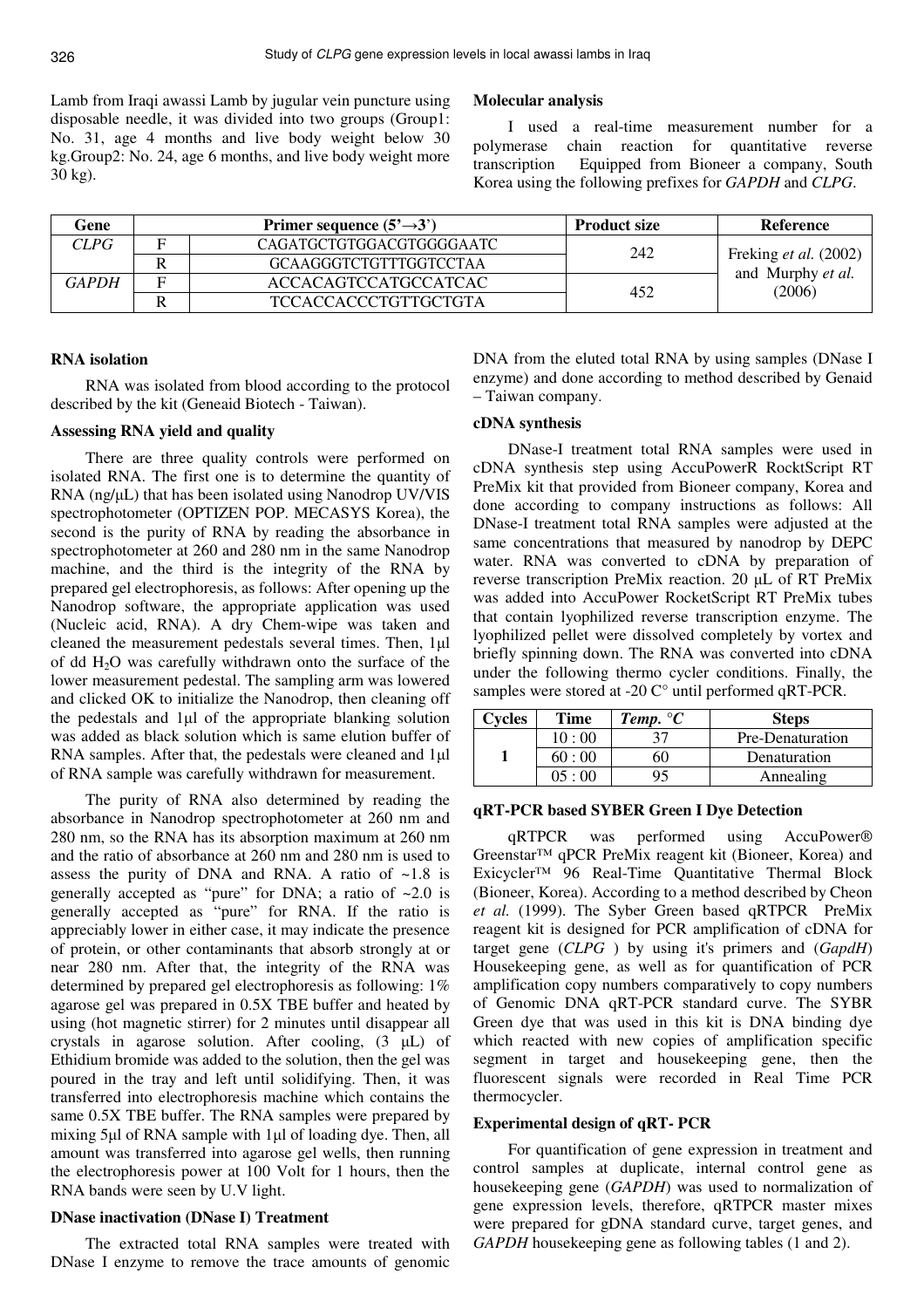normalize the CT of the reference (ref) gene to that of the target gene, for the test sample:

| Volume     | qPCR PreMix       |         |  |
|------------|-------------------|---------|--|
| $10 \mu L$ | cDNA template     |         |  |
| $1 \mu L$  | Target gene -F    | Primers |  |
| $1 \mu L$  | Target gene -R    |         |  |
| $8 \mu L$  | <b>DEPC</b> water |         |  |
| $20 \mu L$ | Total             |         |  |

**Table 2 :** qRT-PCR Master Mix for GAPDH housekeeping gene.

| <b>Volume</b> | qPCR PreMix       |         |  |  |
|---------------|-------------------|---------|--|--|
| $10 \mu L$    | cDNA template     |         |  |  |
| $1 \mu L$     | Target gene -F    | Primers |  |  |
| $1 \mu L$     | Target gene -R    |         |  |  |
| $8 \mu L$     | <b>DEPC</b> water |         |  |  |
| $20 \mu L$    | Total             |         |  |  |

 After that, qPCR PreMix were added into *AccuPower*  GreenStar qPCR PreMix tube. Then, real-time PCR tubes sealed by the optical adhesive film and mixed by vigorous vortexing for resuspension of PreMix pellet. The tubes centrifuge at 3,000 rpm, for 2 min, then Exicycler™ 96 Real-Time Quantitative Thermal Block instrument was started and loaded the following program according to the kit instruction. After reaction is completed, data analysis was performed.

| Cycle | <b>Time</b>      | Temp. | <b>Step</b>         |  |
|-------|------------------|-------|---------------------|--|
|       | $10 \text{ min}$ | 95 °C | Pre-Denaturation    |  |
|       | $15 \text{ sec}$ | 95 °C | Denaturation        |  |
| 40    | $30 \text{ sec}$ | 60 °C | Annealing/Extension |  |
|       |                  |       | Detection(Scan)     |  |
|       |                  |       | Melting             |  |

### **Data analysis of qRT-PCR**

The housekeeping gene (*GapdH*) was represented as a normalize gene that can be used for calculation of the relative gene expression or fold change in target gene (*CLPG*). Therefore, the quantities (Ct) of target gene were normalized with quantities (Ct) of housekeeping gene (*GapdH*) by the relative quantification gene expression levels (fold change) using Livak method (Livak and Schmittgen, 2001). The relative quantification method, quantities obtained from q RT-PCR experiment must be normalized in such a way that the data become biologically meaningful. In this method, one of the experimental samples is the calibrator such as (Control samples) each of the normalized target values (CT values) is divided by the calibrator normalized target value to generate the relative expression levels. After that, the ∆CT Method with a Reference Gene was used as following equations:

 $\Delta$ CT (calibrator) = CT (target, calibrator) – CT (ref, calibrator)

Ratio (target / reference) =  $2^{CT}$  (reference) – CT (target)

First, normalize the CT of the reference (ref) gene to that of the target gene, for calibrator sample. Second,

$$
\Delta CT (Test) = CT (target, test) - CT (ref, test)
$$

$$
\Delta \Delta CT = \Delta CT (test) - \Delta CT (calibration)
$$

$$
Fold change = 2^{\Delta \Delta CT}
$$

Ratio (reference/target) =  $2<sup>CT</sup>$  (reference) – CT (target)

So, the relative expression was divided by the expression value of a chosen calibrator for each expression ratio of test sample.

### **Statistical analysis**

Results were expressed as All statistical analysis were carried out using SAS (SAS Institute, Inc., USA).

## **Results and Discussion**

Figure (1) shows the result of RNA extraction process through the electrophoresis product on the Agaros gel.



Fig. 1 : Electrophoresis relay product for RNA. Agarose gel concentration: 1%, dye used: ethidium bromide, electric current: 70 volt, numbers 1-8 refer to RNA samples of the Local Awassi Lambs in Iraq.

### **Quantitative Reverse Transcriptase Real- Time PCR**

Data analysis of SYBR® green based reverse transcriptase real-time PCR for *CLPG* gene expression levels were presented as a relative quantification normalized by housekeeping gene expression (*GAPDH*). The data of threshold cycle numbers (Ct) were calculated from amplification plot of real-time PCR detection system, during exponential phase of fluorescent signals of SYBR® green primer of CLPG gene that react with complementary DNA (cDNA) of Lambs mRNA, where, the amount of PCR product (DNA copy numbers) in master mix reaction is approximately doubles and more in each PCR cycle. First prepared series dilution of blood cDNA was used with the primer of gene to draw the amplification plot of gene, and then from this plot, threshold cycle was used to calculate a linear regression based on the data points, and inferring the efficiency of primer from the slope (figures 2).

**Table 1:** qRT-PCR Master Mix for target genes.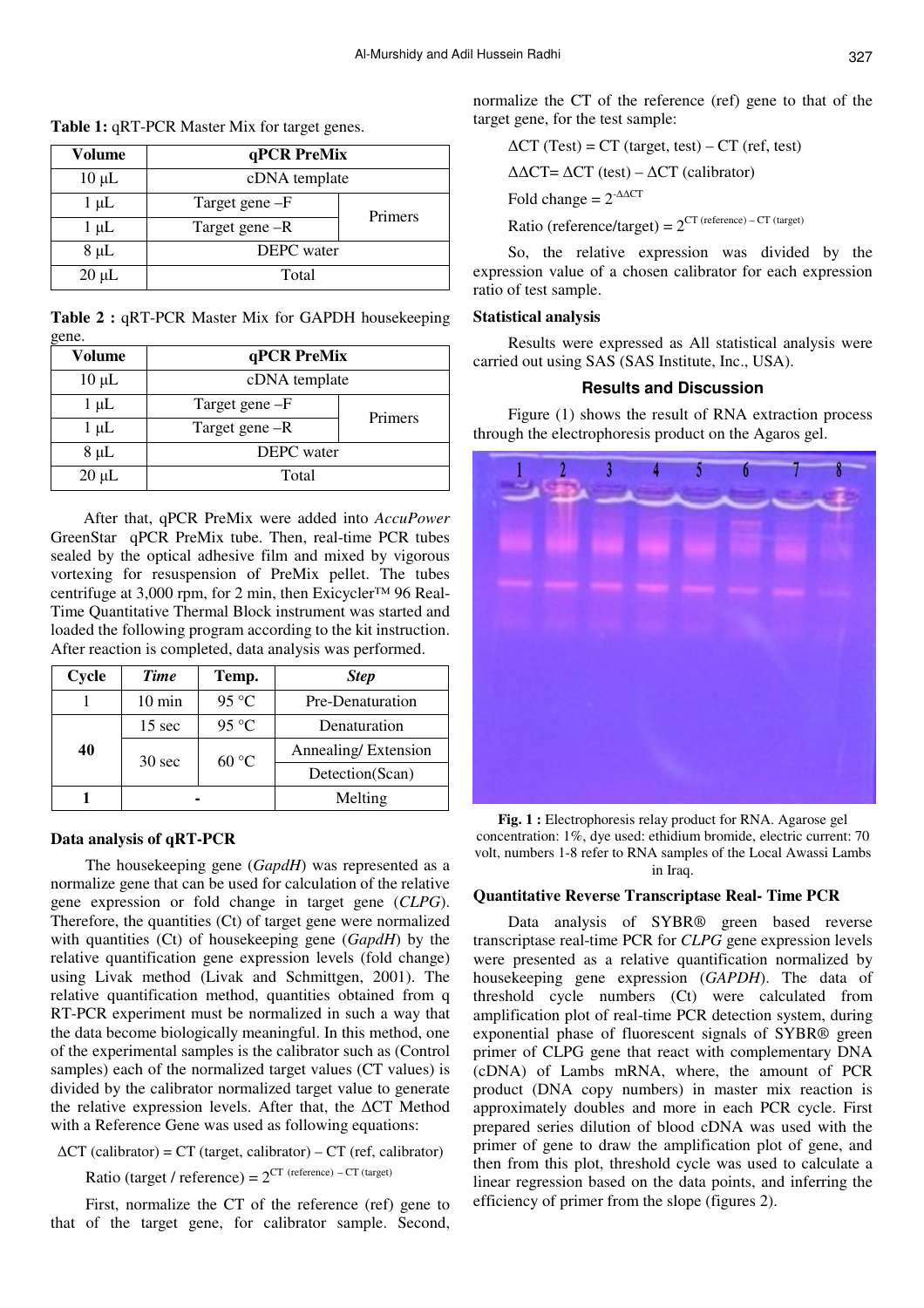

 The results of the study showed the presence of expression of the *CLPG* gene at a rate of 8.7065 times in favor of the first group (Group1) versus the second group (Group2) according to the weight group and age. Table (3), and these results were consistent with what was stated by White *et al.* (2008), as it indicated the presence of a

differentiated genetic expression without being affected by the presence of a *CLPG* mutation in sheep muscles. In the same vein, Murphy *et al.* (2006) explained that the *CLPG* gene cannot be the cause of phenotype alone, because it is expressed in the muscles in which the *CLPG* occurs.

**Table 3 :** ∆∆CT and Fold change values for a *CLPG* gene by weight group and age in Iraq.

| Fold   |           | $\Delta \Delta CT$<br>$\Delta CT$ (Group2) |                      | Weights / kg |         |           |
|--------|-----------|--------------------------------------------|----------------------|--------------|---------|-----------|
| change |           |                                            | $\Delta CT$ (Group1) | Group2       | Group1  |           |
| 8.7065 | $-3.1221$ | .2725                                      | $-1.8496$            | 33.9771      | 27.7629 | Mean      |
| 1.76   | .02       | 0.93                                       | 2.66                 | 0.31         | 0.26    | <b>SE</b> |
|        |           | 24                                         |                      | 24           |         | No.       |

We conclude from the study the presence of expression of the CLPG gene according to the weight and age group, and further study may be conducted to ascertain the association of this expression with the growth and carcass meat quality traits.

### **References**

- Charlier, C.; Segers, K.; Karim, L.; Shay, T.; Gyapay, G.; Cockett, N. and Georges, M. (2001). The callipyge mutation enhances the expression of coregulated imprinted genes in cis without affecting their imprinting status. Nat Genet, 27: 367–369.
- Cheon, M.; Park, D.; Kim, K.; Park, S. and Ryu, K. (1999). "Homologous Upregulation of GnRH Receptor MRNA by Continuous.
- Cobb, M. (2006). Heredity before genetics: a history. Nature Reviews Genetics 7: 953-958.
- Cockett, N.E.; Jackson, S.P.; Shay, T.L.; Farnir, F.; Berghmans, S.; Snowder, J.; Nielsen, D. and Georges M. (1996). Polar over dominance at the ovine callipyge locus. Science, 273: 236–38.
- Cockett, N.E.; Jackson, S.P.; Shay, T.L.; Nielsen, D.; Moore, S.S.; Steele, M.R.; Barendse, W.; Green, R.D. and Georges, M. (1994). Chromosomal localization of the callipyge mutation in sheep (*Ovis aries*) using bovine DNA markers. Proc. Natl. Acad. Sci. U S A., 91(8): 3019-3023.
- Conner, J.K. (2003). Artificial Selection: A Powerful Tool for Ecologists. Ecology, 84(7): 1650–1660.
- Dunn, C. and Ryan J. (2015). The evolution of animal genomes. Current Opinion in Genetics & Development, 35: 25–32.
- Eugene, V.K. (2015). Why the Central Dogma: on the nature of the great biological exclusion principle. Biology Direct, 10-52.
- Francis, C. (1970). Central dogma of molecular biology. Nature, 227: 561-563.
- Freking, B.A.; Keele, J.W.; Beattie, C.W.; Kappes, S.M.; Smith, T.P.; Sonstegard, T.S.; Nielsen, M. K. and Leymaster, K.A. (1998). Evaluation of the ovine callipyge locus: I. Relative chromosomal position and gene action. J Anim Sci. 76: 2062–2071.
- Freking, B.A.; Murphy, S.; Wylie, A.; Rodes, S.; Keele, J.; Leymaster, K.; Jirtle, R. and Smith, T. (2002). Identification of the single base change causing the callipyge muscle hypertrophy phenotype, the only known example of polar overdominance in mammals. Genome Research, 12: 1496–06.
- Gerstein, M.B.; Bruce, C.; Rozowsky, J.S.; Zheng, D.; Du, J.; Korbel, J.O.; Emanuelsson, O.; Zhang, Z.D.; Weissman, S. and Snyder, M. (2007). History and updated definition. Genome Research, 17(6): 669-681.